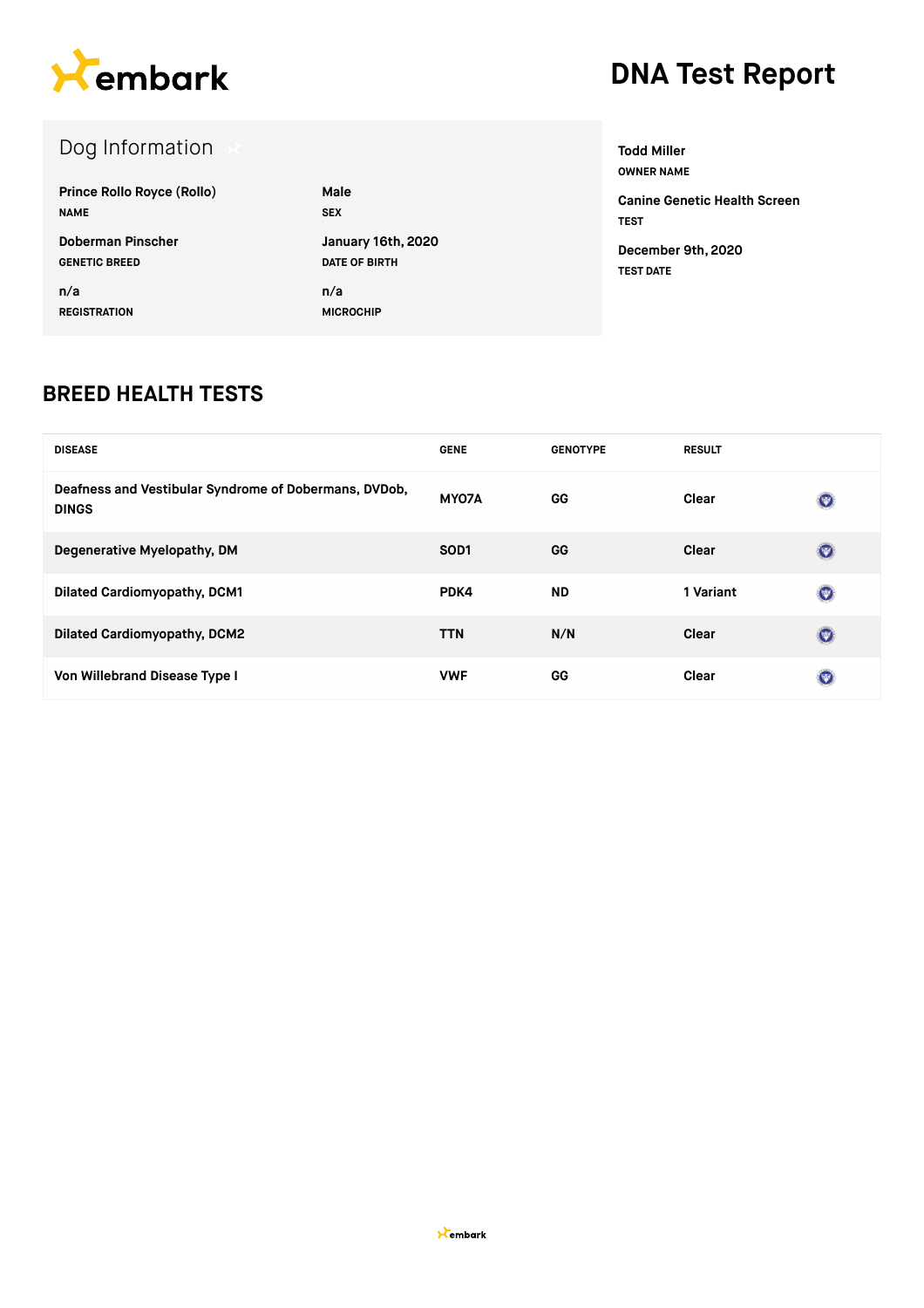

Dog Information

**Prince Rollo Royce (Rollo) NAME**

#### **INBREEDING AND DIVERSITY**

| <b>Genetic Diversity</b>         | <b>RESULT</b>                 |
|----------------------------------|-------------------------------|
| <b>Coefficient Of Inbreeding</b> | 42%                           |
| <b>MHC Class II - DLA DRB1</b>   | <b>No</b><br><b>Diversity</b> |
| MHC Class II - DLA DQA1 and DQB1 | No<br><b>Diversity</b>        |

**X**embark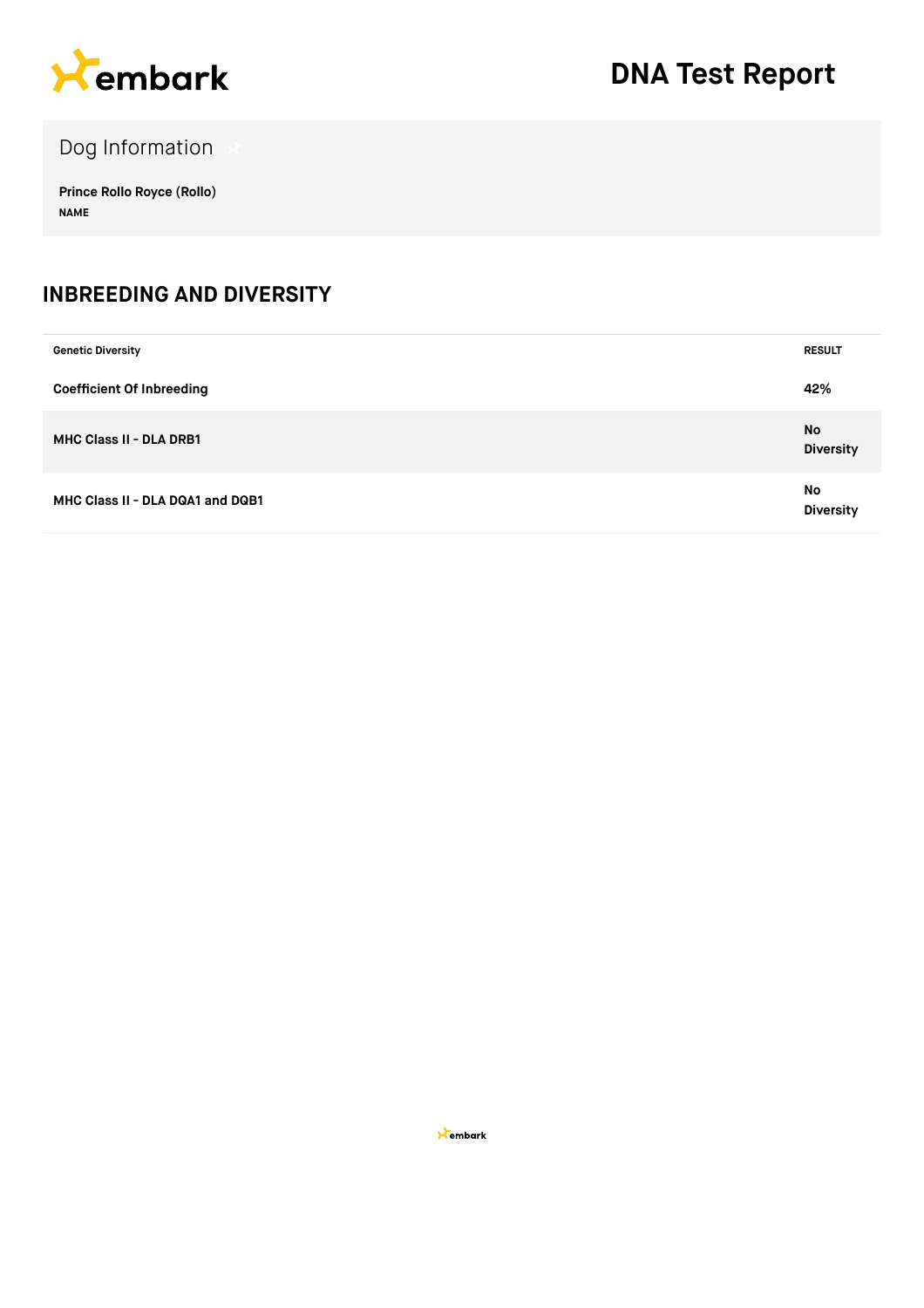

Dog Information

**Prince Rollo Royce (Rollo) NAME**

### **TRAIT TESTS (1/2)**

| <b>Coat Color</b>             |                                                          | <b>RESULT</b>                       |
|-------------------------------|----------------------------------------------------------|-------------------------------------|
| E Locus (MC1R)                | Can have a melanistic mask                               | $E^mE$                              |
| K Locus (CBD103)              | More likely to have a patterned haircoat                 | k <sup>y</sup> k <sup>y</sup>       |
| <b>Intensity Loci LINKAGE</b> | Any light hair likely yellow or tan                      | Intermediate<br>Red<br>Pigmentation |
| A Locus (ASIP)                | Black/Brown and tan coat color pattern                   | a <sup>t</sup> a <sup>t</sup>       |
| D Locus (MLPH)                | Dark areas of hair and skin are not lightened            | <b>DD</b>                           |
| <b>B Locus (TYRP1)</b>        | Brown hair and skin                                      | bb                                  |
| Saddle Tan (RALY)             | Likely saddle tan patterned                              | ΝI                                  |
| S Locus (MITF)                | Likely to have little to no white in coat                | SS                                  |
| M Locus (PMEL)                | No merle alleles                                         | mm                                  |
| H Locus (Harlequin)           | No harlequin alleles                                     | hh                                  |
| <b>Other Coat Traits</b>      |                                                          | <b>RESULT</b>                       |
| Furnishings (RSPO2) LINKAGE   | Likely unfurnished (no mustache, beard, and/or eyebrows) | Ш                                   |
| Coat Length (FGF5)            | Likely short or mid-length coat                          | GG                                  |
| Shedding (MC5R)               | Likely light to moderate shedding                        | ΤT                                  |
| Coat Texture (KRT71)          | Likely straight coat                                     | cc                                  |
| Hairlessness (FOXI3) LINKAGE  | Very unlikely to be hairless                             | <b>NN</b>                           |
| Hairlessness (SGK3)           | Very unlikely to be hairless                             | <b>NN</b>                           |

**X**embark